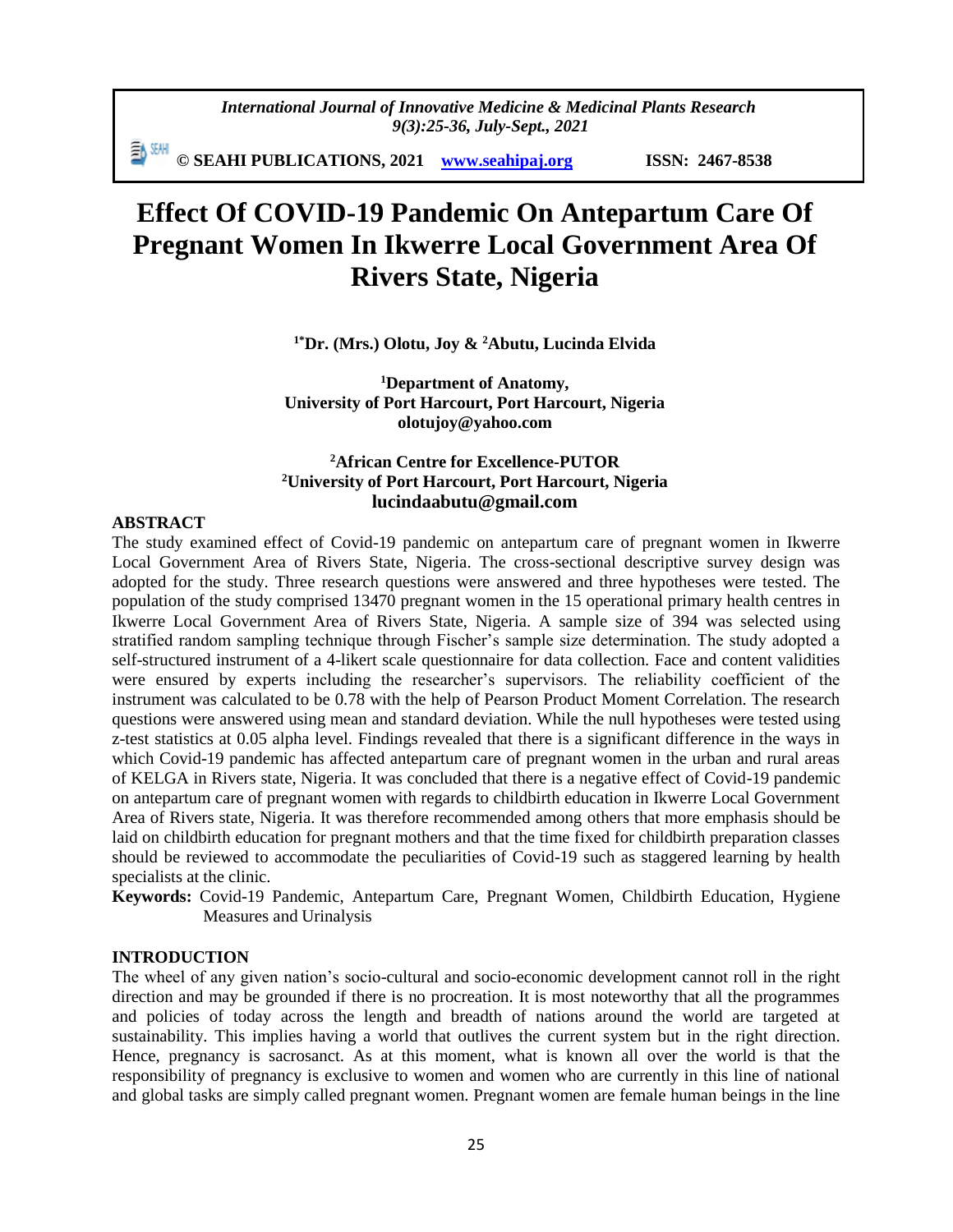and process of ensuring the continuity of the world's nationhood through the conception and delivery of offspring. It is these offspring that are in turn nurtured to continue with the policies and programmes of today for sustainability (World Health Organization (WHO), 2016; Nauck, 2014).

This is to say that pregnant women are potential drivers of socio-political, socio-cultural and socioeconomic policies of any given country and the world at large. There is therefore, need to prioritise the wellbeing of pregnant women because it has been reported that not all pregnant women end up achieving the all-important goal of procreation due to a lot of reasons that cut across government's unresponsive attitude towards the wellbeing of pregnant women, poor maternal healthcare facilities, poor or inadequate knowledge on the part of some of the affected pregnant women, poor family support, fatal accidents and outbreak of infectious disease (Anikwe, *et al*., 2020). It is also pertinent to note that well-meaning individuals and corporate bodies have over a period of time advocated for proper care to be given to pregnant women across the world such as the antepartum care (Ngxongo, 2018). This advocacy in no little measure has proven to alert and support the government in areas pertaining to pregnant women wellbeing as well as address poor knowledge and poor access to maternal healthcare facilities leading to high mortality rate among pregnant women (Evans, *et al*., 2020).

More so, while some of these calls were targeted at ensuring that government did not lose sight on pregnant women having access to antenatal service, others were skeptical on how measures can be taken so as to ameliorate the effect of Covid-19 pandemic on pregnant women through antepartum care. Once more, it should be noted that Covid-19 as popularly called implies coronavirus disease 2019. This disease (Covid-19) was first identified amid an outbreak of respiratory illness cases in Wuhan City, Hubei Province, China. It was initially reported to the World Health Organisation (WHO) on December 31, 2019. On January 30, 2020, the WHO declared the Covid-19 outbreak a global health emergency. While on March 11, 2020, the WHO declared Covid-19 a global pandemic, its first such designation since declaring H1N1 influenza a pandemic in 2009.

However, since these stages of declarations on Covid-19, the world has been left in shock to the point that there is little progress made on the wellbeing of pregnant women. In taking a cue from positions made by scholars on the need to harness necessary resources for pregnant women antepartum care, it shows to tell that in most quarters around the world, pregnant women have been badly affected by Covid-19 and they are not receiving commensurate support from the general public. WHO also admitted that the foregoing is the reality on ground which requires a deliberate and decisive dexterous approach to alter for the common good of all. WHO noted that antepartum care in practice implies essential labour and childbirth practices that should be provided to all pregnant women and their babies during labour and childbirth irrespective of socioeconomic setting. Antepartum care according to WHO is targeted at promoting the delivery of interventions' package of labour and childbirth that is critical at this time of Covid-19 to ensure that giving birth is not only safe but also a positive experience for women and their families. In addition, WHO perceived antepartum care as the basis for the optimization of woman-centred care through a holistic, human rights-based approach.

So, the components of Covid-19 effect on antepartum care for pregnant women as deduced from WHO's position on the subject matter can be basically highlighted as essential labour and childbirth practices. These essential labour practices were enumerated by: Oladapo, *et al*. (2018); Lothian in Iravani, *et al*. (2015); National Collaborating Centre for Women's and Children's Health (2014); and, Nunes, *et al*. (2014) as: decision on place of birth, birth settings, availability of medical doctors, midwives and nurses, availability of personal protective equipment (PPE), attendance of pregnant women, childbirth education, urinalysis, communication, mobilization, hygiene measures, initial assessment, pain relief, ongoing assessment, as well as transfer of care approach. Most researchers have discovered that even in an advanced country such as the United States, although antepartum care methodology is known but in most cases are not observed to the latter in practice. It is based on this suspicion that curiosity has been aroused on how better pregnant women antepartum care has become at such a critical time as this with the emergence of Covid-19 in a developing country such as Nigeria. To this end, the study intends to examine the perceived effect of Covid-19 pandemic on antepartum care of pregnant women in Ikwerre Local Government Area (KELGA) of Rivers state, Nigeria.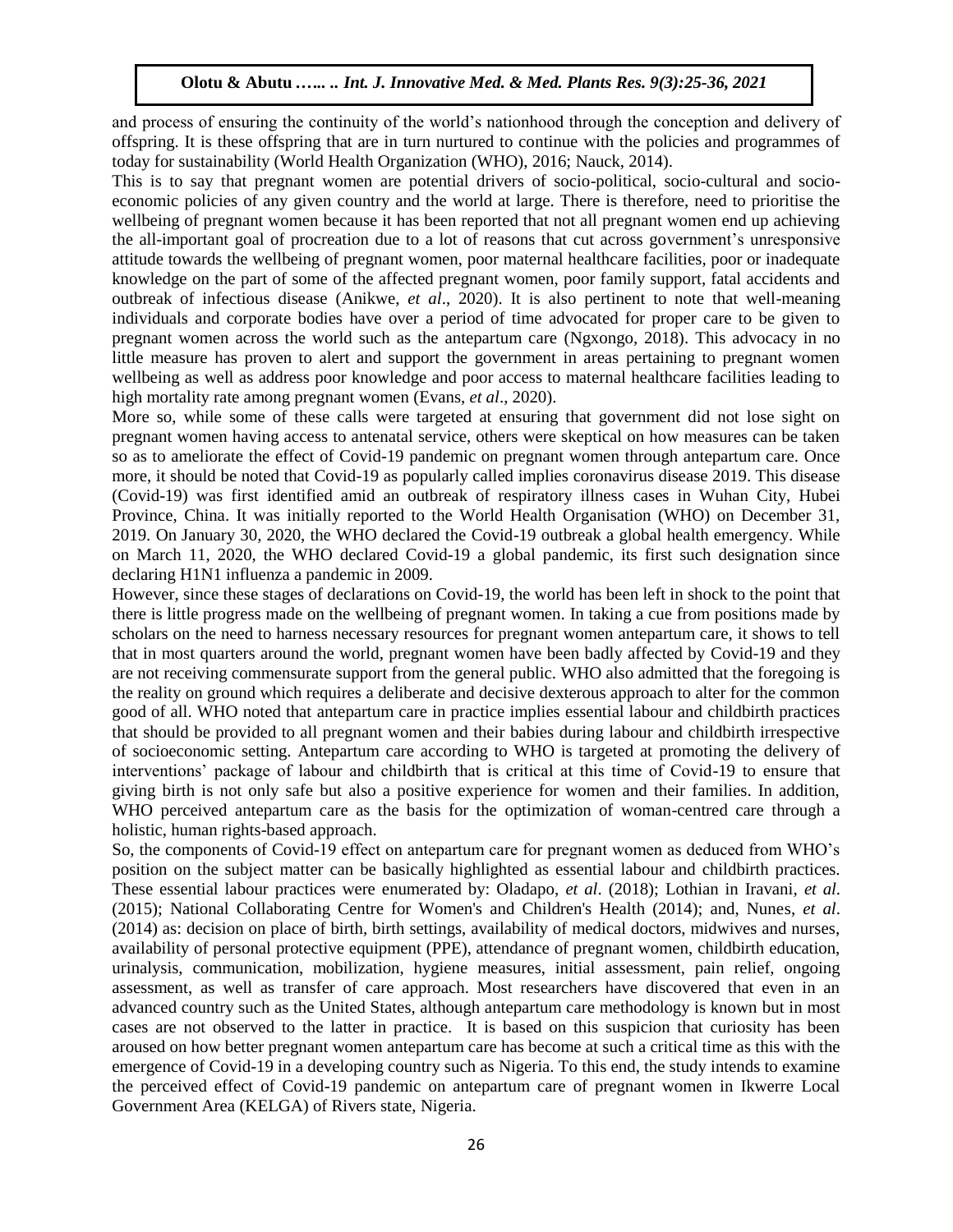#### **Statement of the Problem**

Prior to the emergence of Covid-19, a good number of researchers have discovered a series of shortcomings in the health sector of Rivers state, Nigeria. These shortcomings ranges from fewer staff and wider coverage gaps to limited experience of primary health care workers in basic neonatal resuscitation and very few facilities reported to having functional community systems (Briggs & Eneh, 2020; Ogaji, *et al*., 2017). Notably, the health sector of Rivers state is a mirror of the Nigeria health sector. These short falls have been found to affect the wellbeing of women of childbearing age more when compared to any other at-health-risk population of the Nigeria-society.

It is however presumed a scary situation at this moment in time that the emergence of Covid-19 has assumed a dangerous dimension of health risk and done unimaginable but anecdotal and unempirical flattening to all the sectors of the country's socio-economic life which includes the health sector of Rivers state. In any case, there are paucity of investigations here, consequently, this examination on the perceived effect of Covid-19 pandemic on antepartum care of pregnant women in KELGA of Rivers state.

# **Aim and Objectives**

This study is aimed at examining and documenting the perceived effect of Covid-19 pandemic on antepartum care of pregnant women in Ikwerre Local Government Area of Rivers state, Nigeria. Specifically, the objectives of this study were to:

- 1. find out ways in which Covid-19 pandemic has affected childbirth education as an antepartum care of pregnant women in the urban and rural areas of KELGA in Rivers state, Nigeria.
- 2. ascertain ways in which Covid-19 pandemic has affected hygiene measures as an antepartum care of pregnant women in the urban and rural areas of KELGA in Rivers state, Nigeria.
- 3. determine ways in which Covid-19 pandemic has affected urinalysis as an antepartum care of pregnant women in the urban and rural areas of KELGA in Rivers state, Nigeria

# **Research Questions**

The following research questions guided the study:

- 1. What are the ways in which Covid-19 pandemic has affected childbirth education as an antepartum care of pregnant women in the urban and rural areas of KELGA in Rivers state, Nigeria?
- 2. What are the ways in which Covid-19 pandemic has affected hygiene measures as an antepartum care of pregnant women in the urban and rural areas of KELGA in Rivers state, Nigeria?
- 3. What are the ways in which Covid-19 pandemic has affected urinalysis as an antepartum care of pregnant women in the urban and rural areas of KELGA in Rivers state, Nigeria?

# **Hypotheses**

The following five (5) null hypotheses were formulated and tested at 0.05 level of significance.

- 1. There will be no significant difference in the ways in which Covid-19 pandemic has affected childbirth education as an antepartum care of pregnant women in the urban and rural areas of KELGA in Rivers state, Nigeria.
- 2. There will be no significant difference in the ways in which Covid-19 pandemic has affected hygiene measures as an antepartum care of pregnant women in the urban and rural areas of KELGA in Rivers state, Nigeria.
- 3. There will be no significant difference in the ways in which Covid-19 pandemic has affected urinalysis as an antepartum care of pregnant women in the urban and rural areas of KELGA in Rivers state, Nigeria.

# **METHODOLOGY**

This study adopted descriptive survey design. The study was carried out in primary health care centres in Ikwerre Local Government Area of Rivers state. The population comprised all the pregnant women attending primary healthcare centres in Ikwerre Local Government Area of Rivers state. The total number of operational primary health centres in KELGA is 15 and by estimate, based on 2016 record, 13470 pregnant women made up this study population. The sample size of 394 pregnant women was selected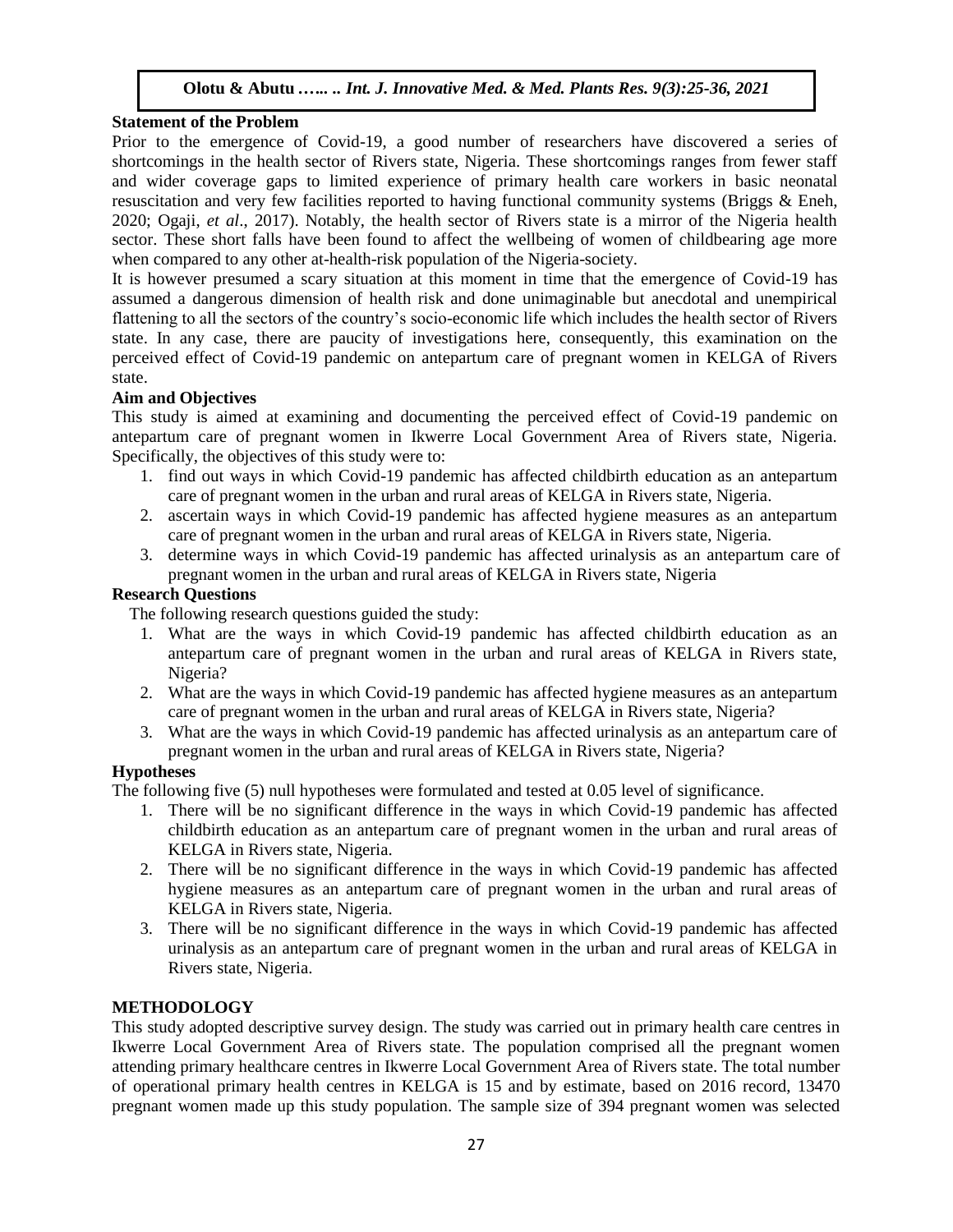from the total population of 2186 pregnant women, using Fischer's sample size determination. A self-structured instrument titled "Covid-19 Pandemic Effect on Antepartum Care in KELGA Questionnaire" (C19POIC-KELGAQ) was used to gather data for this study. The instrument was divided in two (2) sections: A, and B. Section A consist of demographic information of the respondents, while section B sought information on the research variables. The instrument consists of a 30-item questionnaire that was structured on a modified four (4) point Likert type scale of: Strongly Agree (SA), Agree (A), Disagree (D) and Strongly Disagree (SD) with ratings of: 4, 3, 2 and 1 respectively. The instrument was validated by the researcher's supervisor, and other experts in School of Public Health and Toxicological Research, Africa Centre of Excellence, University of Port Harcourt. The test-retest reliability method was employed to determine the reliability of the instruments, the reliability index was further calculated using Pearson's Product Moment Correlation coefficient (PPMC) and the reliability index yielded a coefficient of 0.78. The researchers self-administered the instrument (C19POIC-KELGAQ) with the assistance of two experienced research assistants. A total of 394 questionnaires was administered (based on the sample size) and same was retrieved manually by the researcher and the two research assistants within two weeks. The research questions were answered using measure of central tendency statistics (mean and rank order) and standard deviation statistics. The mean of 2.5 was used as a criterion mean. Therefore, mean of 2.5 and above was remarked as accepted, while mean below 2.5 was remarked as rejected while inferential statistics were used to test the null hypotheses.

#### **RESULTS**

**Research Question 1:** *What are the ways in which Covid-19 pandemic has affected childbirth education as an antepartum care of pregnant women in the urban and rural areas of KELGA in Rivers state, Nigeria?*

**Table 1: Weighted mean scores and standard deviation on ways in which Covid-19 pandemic has affected childbirth education as an antepartum care of pregnant women in the urban and rural areas of KELGA in Rivers state, Nigeria.** 

| S/N            | <b>Items</b>                                                                                                                                                         | Urban<br><b>Respondents</b><br>(83) | Sd   | <b>Rural</b><br><b>Respondents</b><br>(211) | Sd   | <b>Mean</b><br><b>Set</b> | <b>Decision</b> |
|----------------|----------------------------------------------------------------------------------------------------------------------------------------------------------------------|-------------------------------------|------|---------------------------------------------|------|---------------------------|-----------------|
|                |                                                                                                                                                                      | <b>Mean</b>                         |      | <b>Mean</b>                                 |      |                           |                 |
| $\overline{1}$ | clinic,<br>birth<br>prenatal<br>In<br>my<br>preparation classes are taught by<br>anyone available in the clinic due to<br>Covid-19 pandemic.                         | 1.54                                | 1.24 | 2.02                                        | 1.42 | 1.78                      | Disagreed       |
| 2              | In my prenatal clinic, trained<br>midwives were available for birth<br>preparation classes but insufficient.                                                         | 2.24                                | 1.50 | 2.52                                        | 1.59 | 2.38                      | Disagreed       |
| 3              | In my prenatal clinic, antepartum<br>women were few during birth<br>preparation classes due to Covid-19<br>pandemic scare.                                           | 2.56                                | 1.60 | 2.49                                        | 1.58 | 2.53                      | Agreed          |
| 4              | Covid-19 pandemic affected time<br>fixed for the childbirth preparation<br>classes in my prenatal clinic.                                                            | 2.51                                | 1.58 | 2.53                                        | 1.59 | 2.52                      | Agreed          |
| 5              | Most<br>antepartum<br>women<br>were<br>satisfied with the time fixed for the<br>childbirth preparation classes due to<br>Covid-19 pandemic in my prenatal<br>clinic. | 2.55                                | 1.60 | 2.64                                        | 1.62 | 2.60                      | Agreed          |
| 6              | In my prenatal clinic, handwashing<br>point is available at every session for<br>antepartum women.                                                                   | 2.66                                | 1.63 | 2.57                                        | 1.60 | 2.62                      | Agreed          |
|                | <b>Cluster Mean and Standard</b><br><b>Deviation</b>                                                                                                                 | 2.34                                | 1.53 | 2.46                                        | 1.57 | 2.40                      |                 |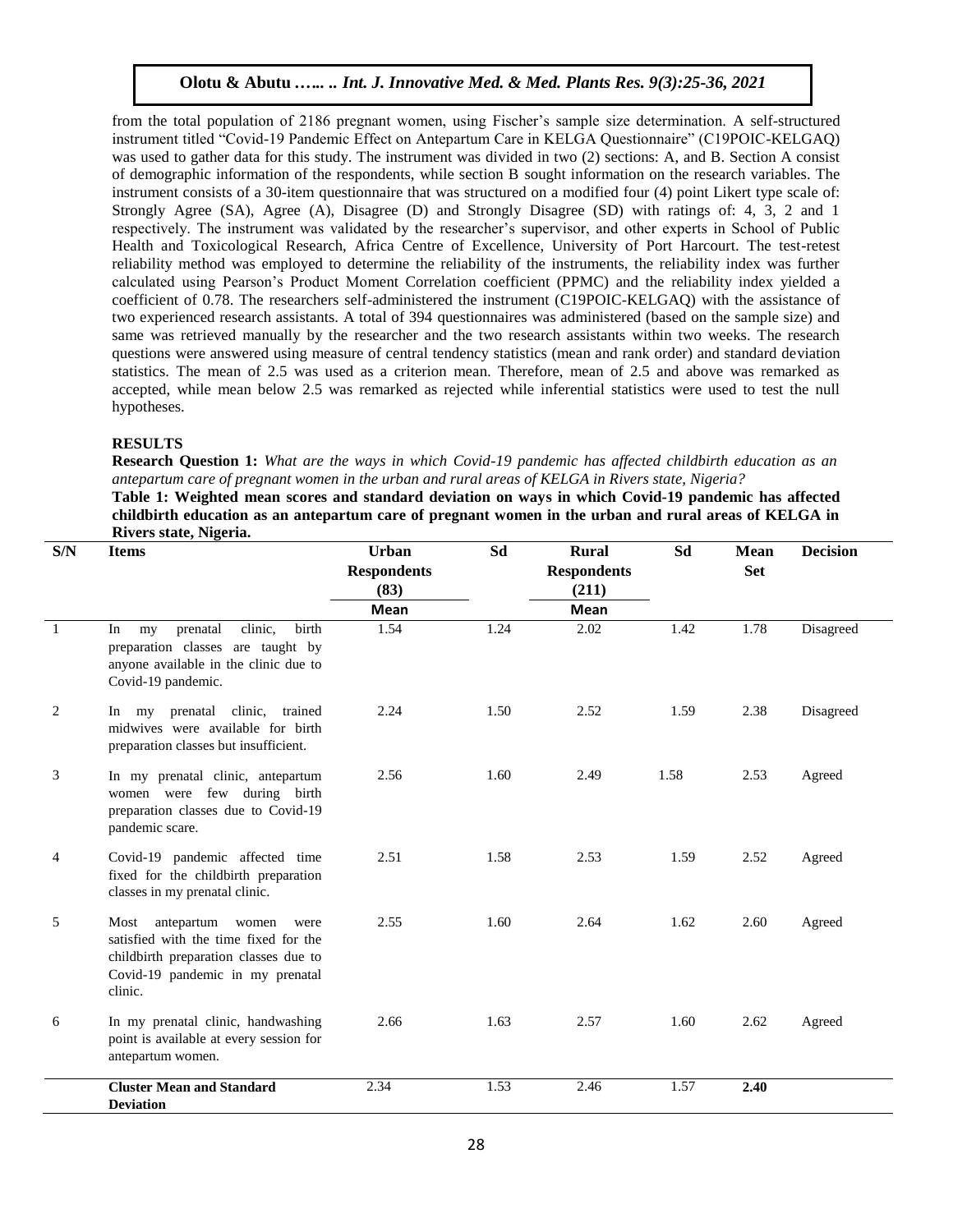Results in Table 1 showed the mean and standard deviation statistics on ways in which Covid-19 pandemic has affected childbirth education of pregnant women attending care in primary healthcare centres in Ikwerre LGA, Rivers state. The mean scores of the respondents showed that they agreed on items 3 to 6 in the Table with individual mean set scores greater than the criterion mean score of 2.5. The cluster mean scores of 2.34 and 2.46 for urban and rural respondents respectively. The cluster mean set of 2.40 showed that respondents have a strong interest in voicing their concern on the impact of Covid-19 on childbirth education as an antepartum care of pregnant women in the urban and rural areas of KELGA in Rivers state, Nigeria. This is shown in figure 1 below



#### **Figure 1: Weighted mean scores and standard deviation on effect of Covid-19 on childbirth education of pregnant women attending antepartum care in the urban and rural areas of KELGA PHCs, Rivers state, Nigeria.**

**Research Question 2:** *What are the ways in which Covid-19 pandemic has affected hygiene measures as an antepartum care of pregnant women in the urban and rural areas of KELGA in Rivers state, Nigeria?*

**Table 2: Weighted mean scores and standard deviation on ways in which Covid-19 pandemic has affected hygiene measures as an antepartum care of pregnant women in the urban and rural areas of KELGA in Rivers state, Nigeria.**

| S/N | <b>Items</b>                                                                  | <b>UR</b> | Sd   | $\mathbf{R}$ | Sd   | <b>Mean</b> | <b>Decision</b>  |
|-----|-------------------------------------------------------------------------------|-----------|------|--------------|------|-------------|------------------|
|     |                                                                               | (83)      |      | (211)        |      | <b>Set</b>  |                  |
|     |                                                                               | Mean      |      | Mean         |      |             |                  |
| 7   | Antepartum women were provided with                                           | 2.12      | 1.46 | 2.44         | 1.56 | 2.28        | Disagreed        |
|     | face mask in my prenatal clinic.                                              |           |      |              |      |             |                  |
| 8   | Antepartum women with no face mask                                            | 2.65      | 1.63 | 2.58         | 1.61 | 2.62        | Agreed           |
|     | were turned back in my prenatal clinic.                                       |           |      |              |      |             |                  |
| 9   | In my prenatal clinic, there is functional                                    | 2.81      | 1.68 | 2.63         | 1.62 | 2.72        | Agreed           |
|     | public convenience for antepartum women                                       |           |      |              |      |             |                  |
|     | at the clinic.                                                                |           |      |              |      |             |                  |
| 10  | Infrared thermometers were positioned at                                      | 2.59      | 1.61 | 2.53         | 1.59 | 2.56        | Agreed           |
|     | the entrance of my prenatal clinic, to check                                  |           |      |              |      |             |                  |
|     | antepartum women for the symptoms of                                          |           |      |              |      |             |                  |
|     | $Covid-19$ .                                                                  |           |      |              |      |             |                  |
| 11  | Regular urinalysis are being carried out                                      | 2.77      | 1.66 | 2.69         | 1.64 | 2.73        | Agreed           |
|     | with the intent of ascertaining Covid-19                                      |           |      |              |      |             |                  |
|     | status of each antepartum woman in my                                         |           |      |              |      |             |                  |
|     | prenatal clinic.                                                              |           |      |              |      |             |                  |
| 12  | Alcohol based hand sanitizer is provided<br>by the clinic at the entry point. | 2.48      | 1.57 | 2.36         | 1.54 | 2.42        | <b>Disagreed</b> |
|     | <b>Cluster Mean and Standard Deviation</b>                                    |           |      |              |      |             |                  |
|     |                                                                               | 2.57      | 1.60 | 2.54         | 1.59 | 2.56        |                  |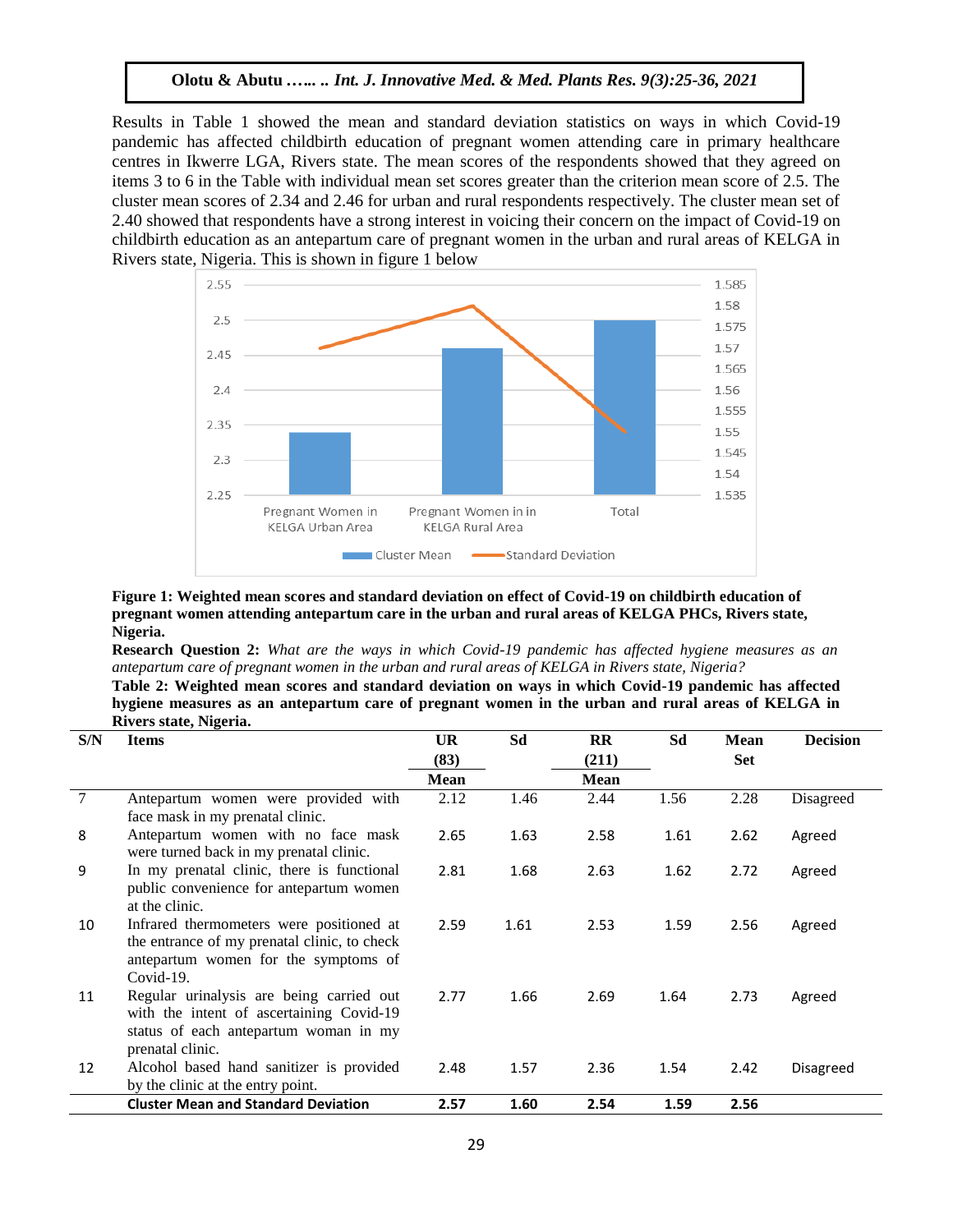Results in Table 2 showed the mean and standard deviation statistics on ways in which Covid-19 pandemic has affected hygiene measures of pregnant women attending care in primary healthcare centres in Ikwerre LGA, Rivers state. The mean scores of the respondents showed that they agreed on items 8 to 11 in the Table with individual mean set scores greater than the criterion mean score of 2.5. The cluster mean scores of 2.57 and 2.54 was arrived at for urban and rural respondents respectively. However, the cluster mean set of 2.56 showed that Covid-19 pandemic has positively affected hygiene measures of pregnant women attending care in primary healthcare centres in the urban and rural areas of KELGA in Rivers state, Nigeria. This is shown in figure 2 below:



**Figure 2: Weighted mean scores and standard deviation on effect of Covid-19 on hygiene measures of pregnant women attending antepartum care in the urban and rural areas of KELGA PHCs, Rivers state, Nigeria**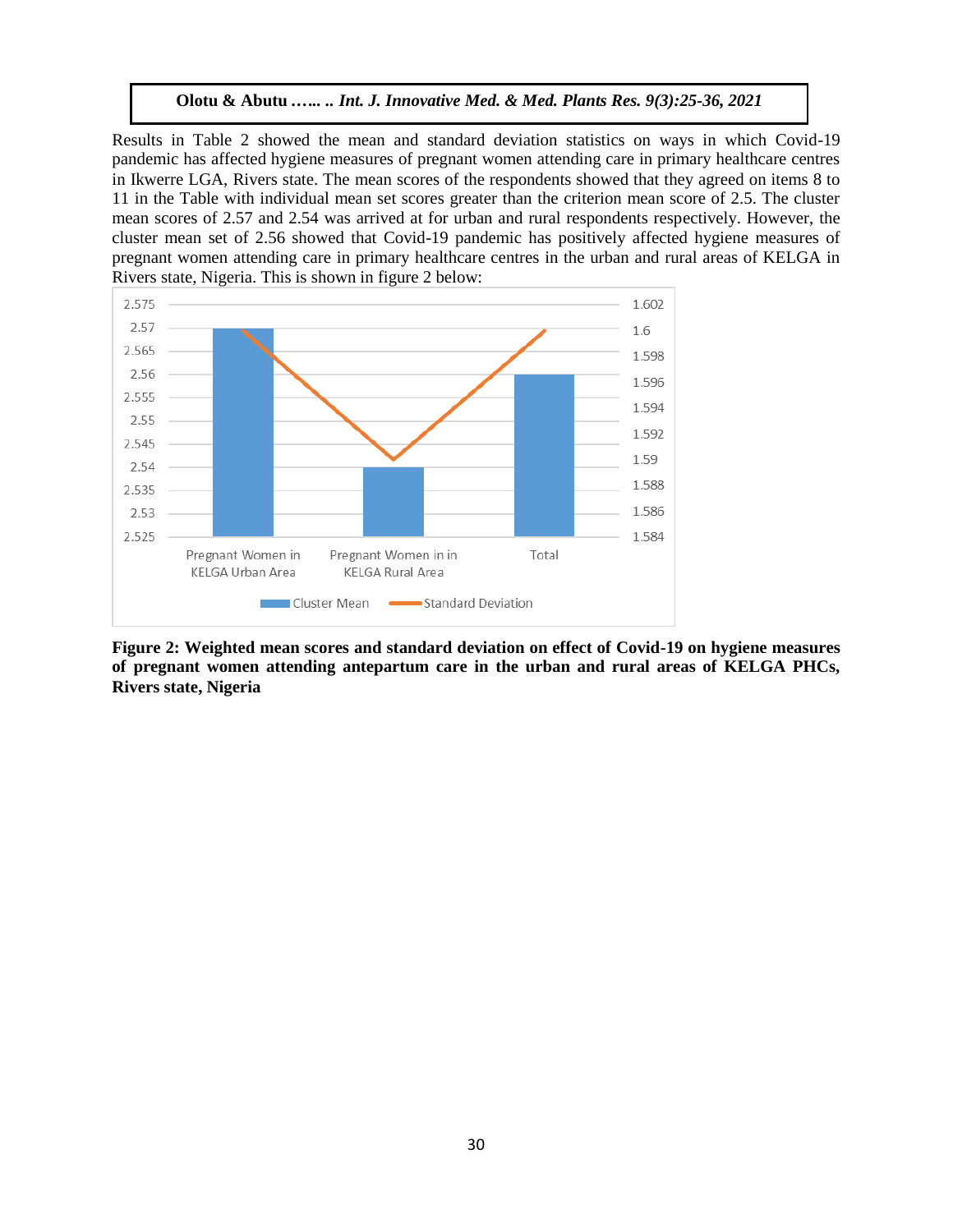**Research Question 3**: *What are the ways in which Covid-19 pandemic has affected urinalysis as an antepartum care of pregnant women in the urban and rural areas of KELGA in Rivers state, Nigeria?*

|                                        | Table 3: Weighted mean scores and standard deviation on ways in which Covid-19 pandemic has |  |  |  |  |
|----------------------------------------|---------------------------------------------------------------------------------------------|--|--|--|--|
|                                        | affected urinalysis as an antepartum care of pregnant women in the urban and rural areas of |  |  |  |  |
| <b>KELGA</b> in Rivers state, Nigeria. |                                                                                             |  |  |  |  |

| S/N | <b>Items</b>                                                                                                                                              | <b>UR</b><br>(83) | Sd   | <b>RR</b><br>(211) | Sd   | <b>Mean Set</b> | <b>Decision</b> |
|-----|-----------------------------------------------------------------------------------------------------------------------------------------------------------|-------------------|------|--------------------|------|-----------------|-----------------|
|     |                                                                                                                                                           | <b>Mean</b>       |      | <b>Mean</b>        |      |                 |                 |
| 13  | Antepartum women confirmed of<br>Covid-19 through urinalysis in<br>my prenatal clinic are being<br>referred to government designated<br>Covid-19 centres. | 2.58              | 1.61 | 2.55               | 1.60 | 2.57            | Agreed          |
| 14  | Urinalysis is rarely carried out<br>among antepartum women in my<br>prenatal clinic.                                                                      | 2.30              | 1.52 | 2.25               | 1.50 | 2.28            | Disagreed       |
| 15  | There is a separate cost attached<br>to urinalysis in my prenatal clinic.                                                                                 | 2.56              | 1.60 | 2.53               | 1.59 | 2.55            | Agreed          |
| 16  | Urinalysis<br>is voluntary<br>for<br>antepartum women in my prenatal<br>clinic.                                                                           | 2.48              | 1.57 | 2.52               | 1.59 | 2.50            | Agreed          |
| 17  | There is consistent sensitisation<br>on stringent social distancing for<br>diagnosed<br>antepartum women<br>with hyperglycemia.                           | 3.21              | 1.79 | 2.89               | 1.70 | 3.05            | Agreed          |
| 18  | In my prenatal clinic, due to the<br>effect of Covid-19 on antepartum<br>women, efforts are intensified on<br>continuous glucose monitoring.              | 2.44              | 1.56 | 2.48               | 1.57 | 2.46            | Disagreed       |
|     | <b>Cluster Mean</b>                                                                                                                                       | 2.60              | 1.61 | 2.54               | 1.59 | 2.57            |                 |

Results in Table 3 showed the mean and standard deviation statistics on ways in which Covid-19 pandemic has affected urinalysis of pregnant women attending care in primary healthcare centres in Ikwerre LGA, Rivers state. The mean scores of the respondents showed that they agreed on items 13, 15 to 17 in the Table with individual mean set scores greater than the criterion mean score of 2.5. The cluster mean scores of 2.60 and 2.54 was arrived at for urban and rural respondents respectively. However, the cluster mean set of 2.57 showed that Covid-19 pandemic has affected urinalysis of pregnant women attending care in primary healthcare centres in the urban and rural areas of KELGA in Rivers state, Nigeria. This is shown in figure 3 below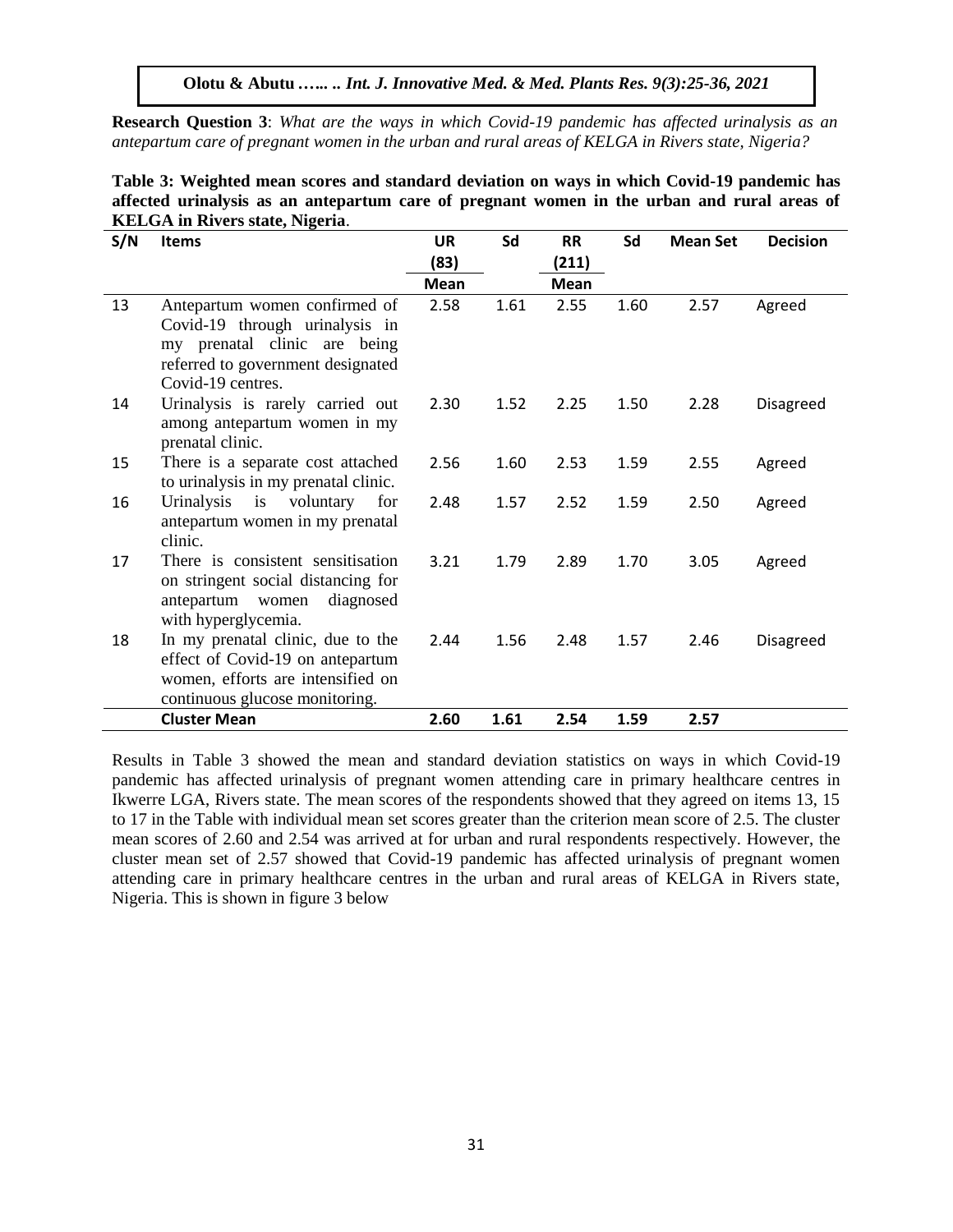**Olotu & Abutu** *.….. .. Int. J. Innovative Med. & Med. Plants Res. 9(3):25-36, 2021*



**Figure 3: Weighted mean scores and standard deviation on effect of Covid-19 on urinalysis of pregnant women attending antepartum care in the urban and rural areas of KELGA PHCs, Rivers state, Nigeria**

# **Test of Hypotheses**

**Hypothesis 1:** There will be no significant difference in the ways in which Covid-19 pandemic has affected childbirth education as an antepartum care of pregnant women in the urban and rural areas of KELGA in Rivers state, Nigeria

Table 4: z-test analysis of the significant difference between the mean statistics on the ways in which Covid-19 pandemic has affected childbirth education of pregnant women attending primary healthcare centers in the urban and rural areas of KELGA in Rivers state, Nigeria.

| <b>Status</b>      | N   | $\mathcal{X}$ | Sd   | df  | ຼ<br>z-cal | z-crit<br>value | <b>Decision</b>    |
|--------------------|-----|---------------|------|-----|------------|-----------------|--------------------|
| <b>Urban Areas</b> | 83  | 2.34          | 1.53 | 292 | 3.08       | 1.96            | <b>Significant</b> |
| <b>Rural Areas</b> | 211 | 2.46          | 1.57 |     |            |                 | difference         |

Source: field work (2021)

Results in Table 4 revealed that pregnant women attending antepartum care in the urban areas of KELGA PHCs, Rivers state have mean and standard deviation scores of 2.34 and 1.53 respectively while those attending antepartum care in the rural areas have mean and standard deviation scores of 2.46 and 1.57 respectively. With a degree of freedom of 292, the calculated z-test value of 3.08 was higher than the critical z-test value of 1.96. Therefore, the null hypothesis was not retained. It implies that there is a significant difference between the mean statistics of the effect of Covid-19 pandemic on the childbirth education of pregnant women attending antepartum care in the urban and rural areas of KELGA PHCs, Rivers state.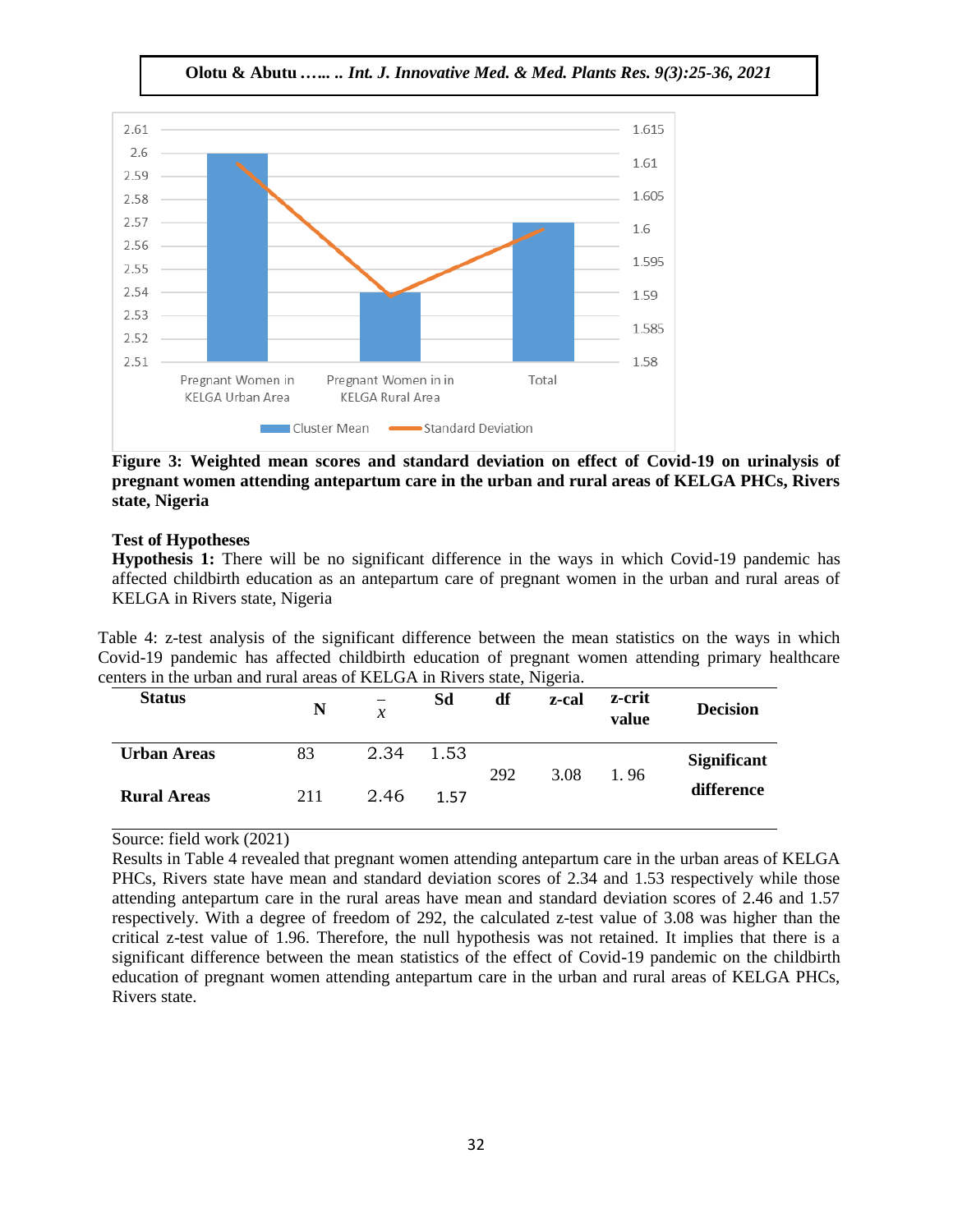**Hypothesis 2:** There will be no significant difference in the ways in which Covid-19 pandemic has affected hygiene measures as an antepartum care of pregnant women in the urban and rural areas of KELGA in Rivers state, Nigeria.

Table 5: z-test analysis of the significant difference between the mean statistics on the ways in which Covid-19 pandemic has affected hygiene measures of pregnant women attending primary healthcare centers in the urban and rural areas of KELGA in Rivers state, Nigeria.

| <b>Status</b>      | N   | -<br>$\mathcal{X}$ | Sd   | df  | z-cal | z-crit<br>value | <b>Decision</b>    |
|--------------------|-----|--------------------|------|-----|-------|-----------------|--------------------|
| <b>Urban Areas</b> | 83  | 2.57               | 1.60 | 292 | 2.15  | 1.96            | <b>Significant</b> |
| <b>Rural Areas</b> | 211 | 2.54               | 1.59 |     |       |                 | difference         |

#### Source: field work (2021)

Results in Table 5 revealed that pregnant women attending antepartum care in the urban areas of KELGA PHCs, Rivers state have mean and standard deviation scores of 2.57 and 1.60 respectively while those attending antepartum care in the rural areas have mean and standard deviation scores of 2.54 and 1.59 respectively. With a degree of freedom of 292, the calculated z-test value of 2.15 was higher than the critical z-test value of 1.96. Therefore, the null hypothesis was not retained. It implies that there is a significant difference between the mean statistics of the effect of Covid-19 pandemic on the hygiene measures of pregnant women attending antepartum care in the urban and rural areas of KELGA PHCs, Rivers state.

**Hypothesis 3:** There will be no significant difference in the ways in which Covid-19 pandemic has affected urinalysis as an antepartum care of pregnant women in the urban and rural areas of KELGA in Rivers state, Nigeria.

**Table 6: z-test analysis of the significant difference between the mean statistics on the ways in which Covid-19 pandemic has affected urinalysis of pregnant women attending primary healthcare centers in the urban and rural areas of KELGA in Rivers state, Nigeria.**

| <b>Status</b>      | N   | $\boldsymbol{\chi}$ | Sd     | df  | z-cal | z-crit<br>value | <b>Decision</b>    |
|--------------------|-----|---------------------|--------|-----|-------|-----------------|--------------------|
| <b>Urban Areas</b> | 83  | 2.60                | - 1.61 | 292 | 2.09  | 1.96            | <b>Significant</b> |
| <b>Rural Areas</b> | 211 | 2.54                | - 1.59 |     |       |                 | difference         |

Source: field work (2021)

Results in Table 6 revealed that pregnant women attending antepartum care in the urban areas of KELGA PHCs, Rivers state have mean and standard deviation scores of 2.60 and 1.61 respectively while those attending antepartum care in the rural areas have mean and standard deviation scores of 2.54 and 1.59 respectively. With a degree of freedom of 292, the calculated z-test value of 2.09 was higher than the critical z-test value of 1.96. Therefore, the null hypothesis was not retained. It implies that there is a significant difference between the mean statistics of the effect of Covid-19 pandemic on urinalysis of pregnant women attending antepartum care in the urban and rural areas of KELGA PHCs, Rivers state.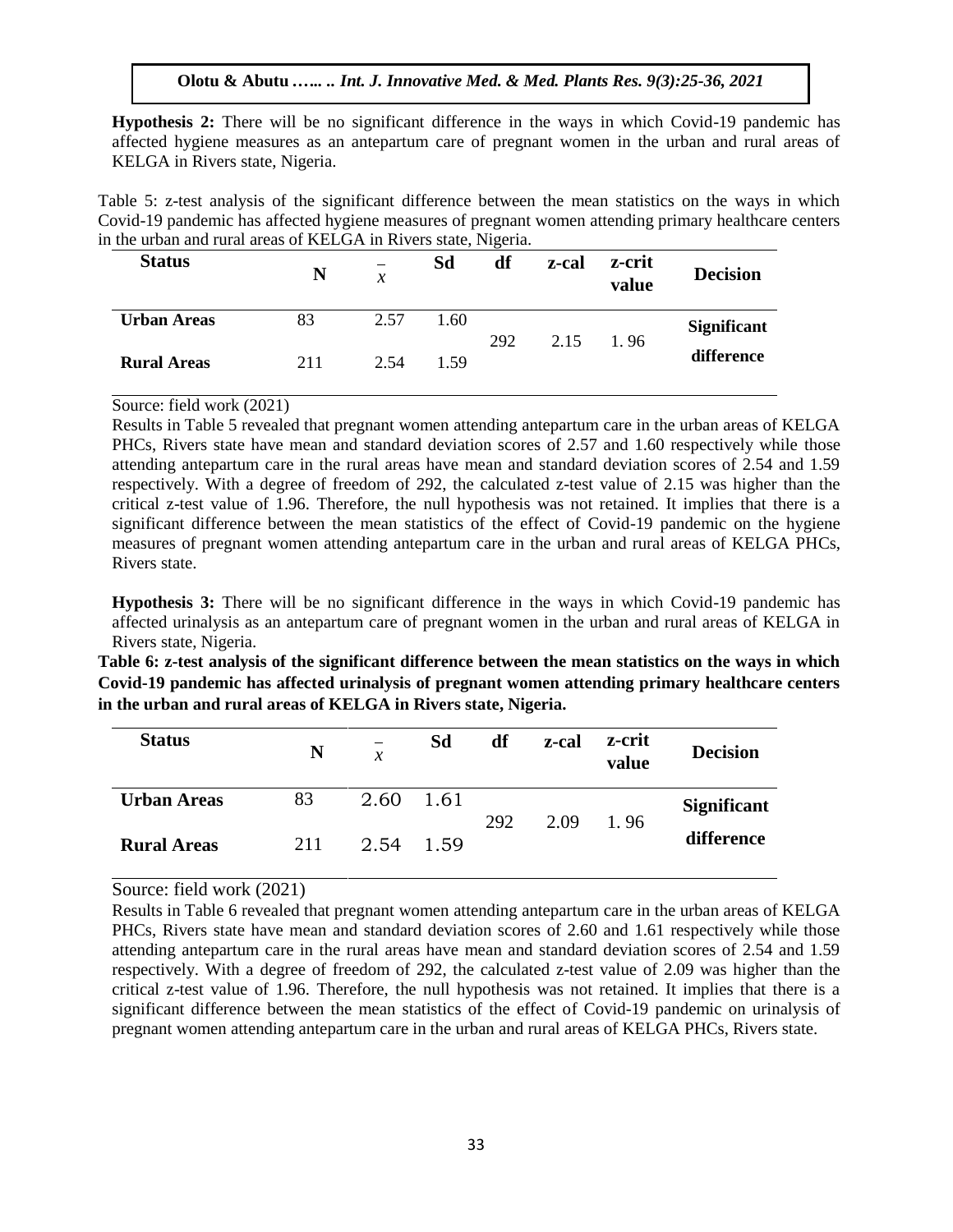#### **DISCUSSION OF FINDINGS**

# **Ways in which Covid-19 Pandemic has affected Childbirth Education as an Antepartum Care of Pregnant Women in the Urban and Rural Areas of KELGA in Rivers state.**

The findings revealed ways in which covid-19 pandemic has affected childbirth education as an antepartum care of pregnant women in the urban and rural areas of KELGA in Rivers state as follows: antepartum women were few during birth preparation classes due to Covid-19 pandemic scare; time fixed for childbirth preparation classes was affected; and handwashing point is made available at every session for prenant women. This is in line with the findings of Kotlar, *et al*. (2021) who substantiated that the temporary closure of outpatient clinics during shelter at home orders left many women without access to time-sensitive maternal and reproductive health care, from routine gynecological checkups to antepartum care. This was also corroborated by Uwambaye, *et al*. (2020) who averred that antepartum care is a critical opportunity for healthcare providers to deliver necessary support and educate pregnant women on unexpected events. As mentioned by Uwambaye, *et al*. (2020) effective antepartum care visits are essential for both maternal and fetal health. Antepartum care helps to promote a healthy lifestyle, which include informing patients about sources of good nutrition, detecting and treating any preexisting diseases, counseling, and supporting women who may be encountering domestic violence. Also Anikwe, *et al.* (2020) acknowledged that fear and anxiety associated with infection could lead to increased demand for abortion and operative deliveries. Hence, it becomes imperative that great efforts should be made to prevent pregnant women and their fetuses from the scourge of Covid-19. This can only be achieved if a woman is knowledgeable about how to prevent contracting the virus and its transmission to her family and others. This becomes very obvious in the study setting that lacks the enabling social and medical infrastructures needed to properly manage a case of Covid-19.

#### **Ways in which Covid-19 Pandemic has affected Hygiene Measures as an Antepartum Care of Pregnant Women in the Urban and Rural Areas of KELGA in Rivers State**

The observed ways in which covid-19 pandemic has affected hygiene measures as an antepartum care of pregnant women in the urban and rural areas of KELGA in Rivers state are as follows: pregnant women with no face mask were turned back, there is functional public convenience for antepartum women at the clinic, infrared thermometers were made available to check antepartum women for the symptoms of Covid-19, and regular urinalysis are being carried out with the intent of ascertaining Covid-19 status of each pregnant wan. This is in line with the findings of Rasmussen and Jamieson (2020) that measures to reduce the risk of transmission from an infected mother to her newborn include placing them in separate rooms or using other controls (eg, physical barriers, the mother wearing a face mask during contact with the newborn); shared decision-making between the mother and the care team regarding this issue is recommended. For those who select temporary separation, expression of breast milk with careful hand and breast hygiene should be encouraged, with feeding of the breast milk done by a healthy caregiver. A mother who chooses to room with her newborn should use a face mask and careful hand and breast hygiene before breastfeeding

# **Ways in which Covid-19 Pandemic has affected Urinalysis as an Antepartum Care of Pregnant Women in the Urban and Rural Areas of KELGA in Rivers State**

The finding revealed ways in which covid-19 pandemic has affected urinalysis as an antepartum care of pregnant women in the urban and rural areas of KELGA in Rivers state as follows: pregnant women confirmed of Covid-19 through urinalysis in my prenatal clinic are being referred to government designated Covid-19 centres, financial cost is attached to urinalysis, urinalysis was made voluntary for antepartum women, there is consistent sensitisation on stringent social distancing for antepartum women diagnosed with hyperglycemia, efforts are not intensified on continuous glucose monitoring of antepartum women.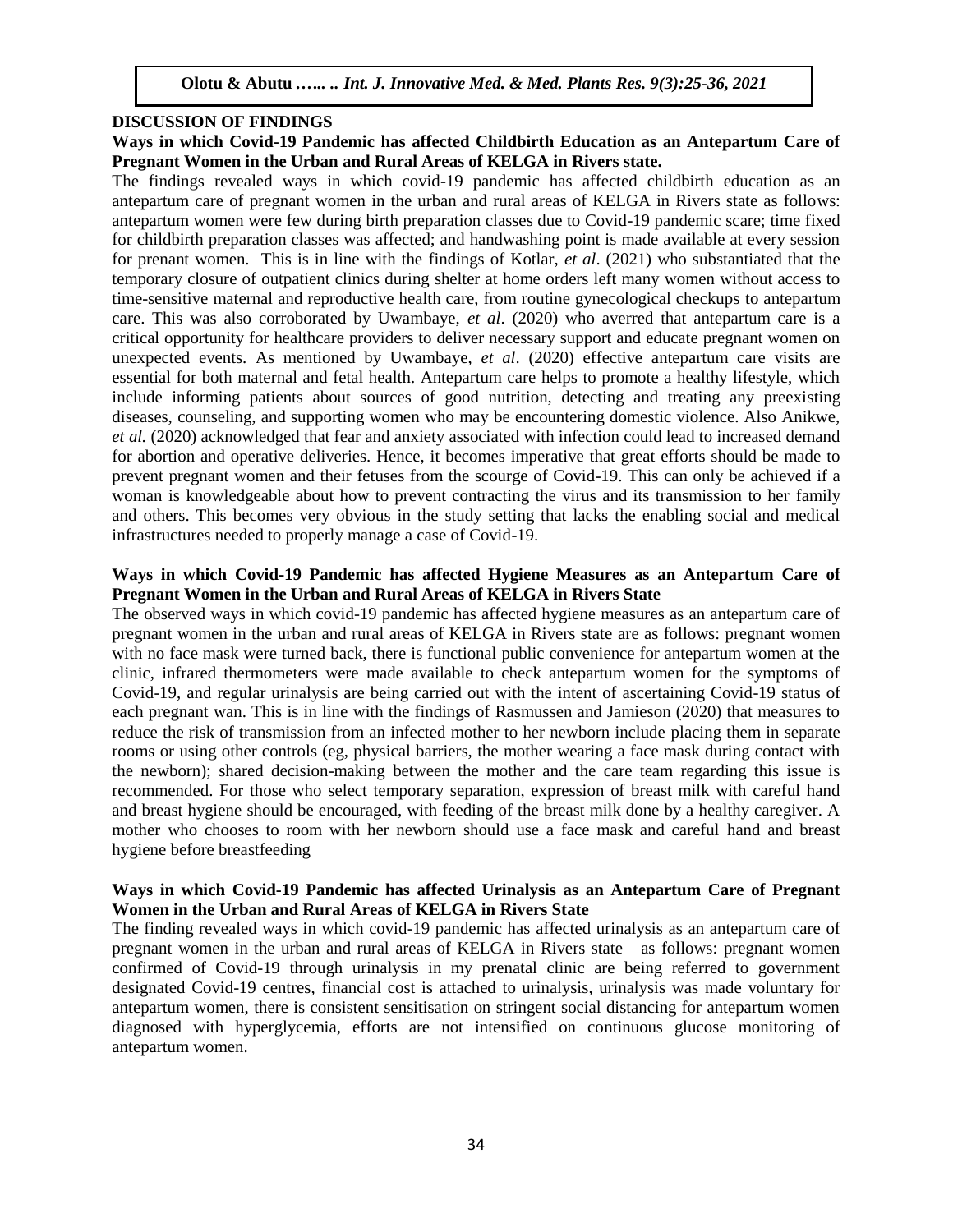#### **CONCLUSION**

Based on the findings of this study, it can be concluded that there is a sharp drop in routine antenatal care as a result of low and irregular turn up of pregnant women for antenatal care. The low and irregular turn up of the pregnant women for antenatal care can be attributed to series of curfews in the state and the initial scare of uncertainty in the transmission and contraction of Covid-19 illness. Additionally, the pregnant women also informed that there were reports that most of the health workers were being affected by Covid-19 thus becoming easier vehicles for the transmission of Covid-19. In essence, there is a negative effect of Covid-19 pandemic on antepartum care of pregnant women with regards to childbirth education in Ikwerre Local Government Area of Rivers state, Nigeria.

# **RECOMMENDATIONS**

In the light of the discoveries made in this study, the following recommendations were made:

- 1. More emphasis should be laid on childbirth education for pregnant mothers.
- 2. The time fixed for childbirth preparation classes should be reviewed to accommodate the peculiarities of Covid-19 such as staggered learning.
- 3. More experienced and well trained facilitators should be recruited into childbirth preparation classes so as to make up for the shortfalls in qualified personnel in antenatal care.
- 4. Urinalysis should be made free as part of palliatives for pregnant mothers to ease the economic burden of Covid-19 on pregnant mothers and their families.

#### **REFERENCES**

- Anikwe, C. C., Okorochukwu, B. C., Ikeoha, C. C., Asiegbu, O. G., Nnadozie, U. U., Eze, J. N., *et al.* (2020). Birth preparedness and complication readiness among pregnant women in a secondary health facility in Abakaliki, Ebonyi state, Nigeria. *BioMed research international*, *20*, 9097415.
- Briggs, D. S. and Eneh, A. U. (2020). Preparedness of Primary Health Care Workers and Audit of Primary Health Centres for Newborn Resuscitation in Port Harcourt, Rivers State, Nigeria. Pan African Medical Journal. Vol 36, article 68.
- Evans, C. L., Kamunya, R., & Tibaijuka, G. (2020). Using helping mothers survive to improve antepartum care. *Pediatrics*, *146*(Supplement 2), S218-S222.
- Iravani, M., Janghorbani, M., Zarean, E., & Bahrami, M. (2015). An overview of systematic reviews of normal labor and delivery management. *Iranian Journal of Nursing and Midwifery Research*, *20*(3), 293-303.
- Kotlar, B., Gerson, E., Petrillo, S., Langer, A., and Tiemeier, H. (2021). The Impact of Covid-19 Pandemic on Maternal and Perinatal Health: A Scooping Review. DOI: <http://doi.org/10.21203/rs.3.rs-96736/V1>
- National Collaborating Centre for Women's and Children's Health (UK. (2014). Antepartum care: care of healthy women and their babies during childbirth.
- Nauck, B. (2014). Value of children and fertility: Results from a cross-cultural comparative survey in eighteen areas in Asia, Africa, Europe and America. *Advances in Life Course Research*, *21*, 135- 148
- Ngxongo, T. S. P. (2018). Basic Antenatal Care Approach to Antenatal Care Service Provision. In *Selected Topics in Midwifery Care*. IntechOpen.
- Nunes, V. D., Gholitabar, M., Sims, J. M., & Bewley, S. (2014). Antepartum care of healthy women and their babies: summary of updated NICE guidance. *Bmj*, *349*, g6886.
- Ogaji, I. J., Okoyeukwu, P. C., Wanjiku, I. W., Osiro, E. A, and Ogutu, D. A. (2017). The pattern of use of Social Media Networking by Pharmacy Students of Kenyatta University, Nairobi, Kenya. Computers in Human Behaviour, 66, 211-216.
- Oladapo, O. T., Tunçalp, Ö., Bonet, M., Lawrie, T. A., Portela, A., Downe, S., & Gülmezoglu, A. M. (2018). WHO model of antepartum care for a positive childbirth experience: transforming care of women and babies for improved health and wellbeing. *BJOG: An International Journal of Obstetrics & Gynaecology*, *125*(8), 918-922.